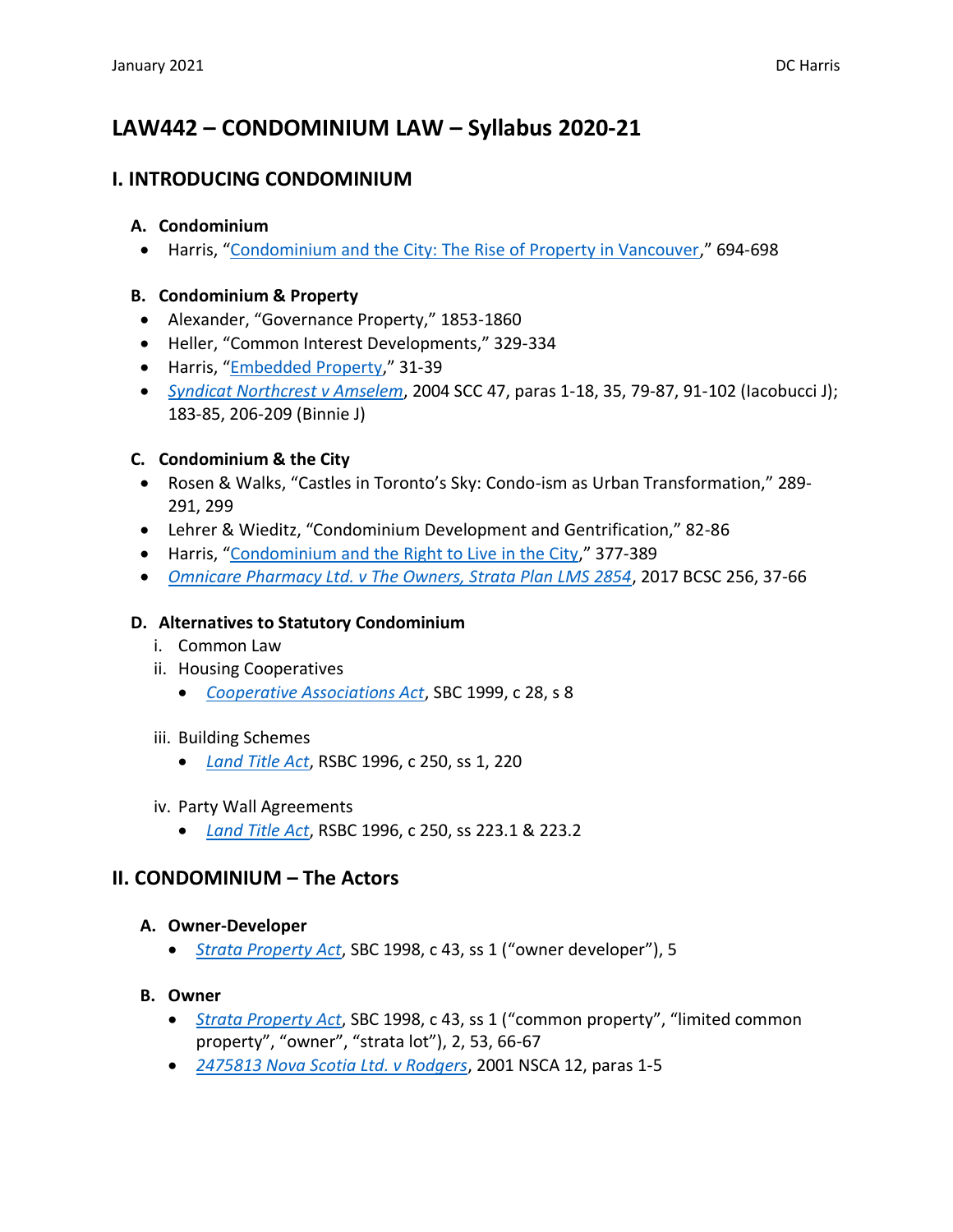Additional Material:

• Randy K. Lippert, "Condo Owners and Boards" in *Condo Conquest: Urban Governance, Law, and Condoization in New York City and Toronto*, 35-46

### **C. Strata Corporation**

- *[Strata Property Act](http://www.bclaws.ca/civix/document/id/complete/statreg/98043_00)*, SBC 1998, c 43, ss 1 ("eligible voters", "majority vote", "3/4 vote", "80% vote", "unanimous vote"), 2-4, 40, 42, 45, 46, 48, 50, 53, 54, 147, 148, 163-166
- *[Strata Property Act](http://www.bclaws.ca/civix/document/id/complete/statreg/98043_00)*, SBC 1998, c 43, [Schedule of Standard Bylaws,](https://www.bclaws.gov.bc.ca/civix/document/id/complete/statreg/98043_18) 25-28
- BC Strata Property Practice Manual, VIII. Schedule A Sections of the Act that Require Approval by Owners before Action Can Be Taken
- *[Gentis v The Owners, Strata Plan VR 368,](http://canlii.ca/t/5dz1)* 2003 BCSC 120, paras 1-16, 20-26, 41
- *[Norenger Development \(Canada\) Inc. v. The Owners, Strata Plan NW 3271](http://canlii.ca/t/gnq90)*, 2016 BCCA 118, paras 1-14, 43-45, 59-65

Additional Material:

- *[2475813 Nova Scotia Ltd. v Rodgers](http://canlii.ca/t/4v6b)*, 2001 NSCA 12
- *[Sterloff v Strata Plan VR 2613](http://canlii.ca/t/1dlhg)*, 1994 CanLII 1011
- *[The Owners, Strata Plan NW 971 v Daniels](http://canlii.ca/t/2f1c8)*, 2010 BCCA 584, paras 1-13, 32-45

### **D. Strata Council**

- *[Strata Property Act](http://www.bclaws.ca/civix/document/id/complete/statreg/98043_00)*, SBC 1998, c 43, ss 3-4, 25-34.1 (Strata Corporation Governance, Division 1 – The Council)
- *[Dockside Brewing Co v Strata Plan LMS 3837](http://canlii.ca/t/1qzns)*, 2007 BCCA 183, paras 1-7, 16-35, 47- 58

#### **E. Strata Property Manager**

• BC[, Strata Property Managers](https://www2.gov.bc.ca/gov/content/housing-tenancy/strata-housing/operating-a-strata/roles-and-responsibilities/strata-property-managers)

# **III. CREATING CONDOMINIUM**

#### **A. The Strata Plan**

- i. Creating the strata plan
	- *[Strata Property Act](http://www.bclaws.ca/civix/document/id/complete/statreg/98043_00)*, SBC 1998, c 43, ss 2, 239-40, 243-46
- ii. Amending the Strata Plan
	- *[Strata Property Act](http://www.bclaws.ca/civix/document/id/complete/statreg/98043_00)*, SBC 1998, c 43, ss 257, 259(3), 261, 263

#### Additional Material:

- Easthope et al, "How Property Title Impacts Urban Consolidation: A Life Cycle Examination," 289-304
- **B. Bare Land Strata**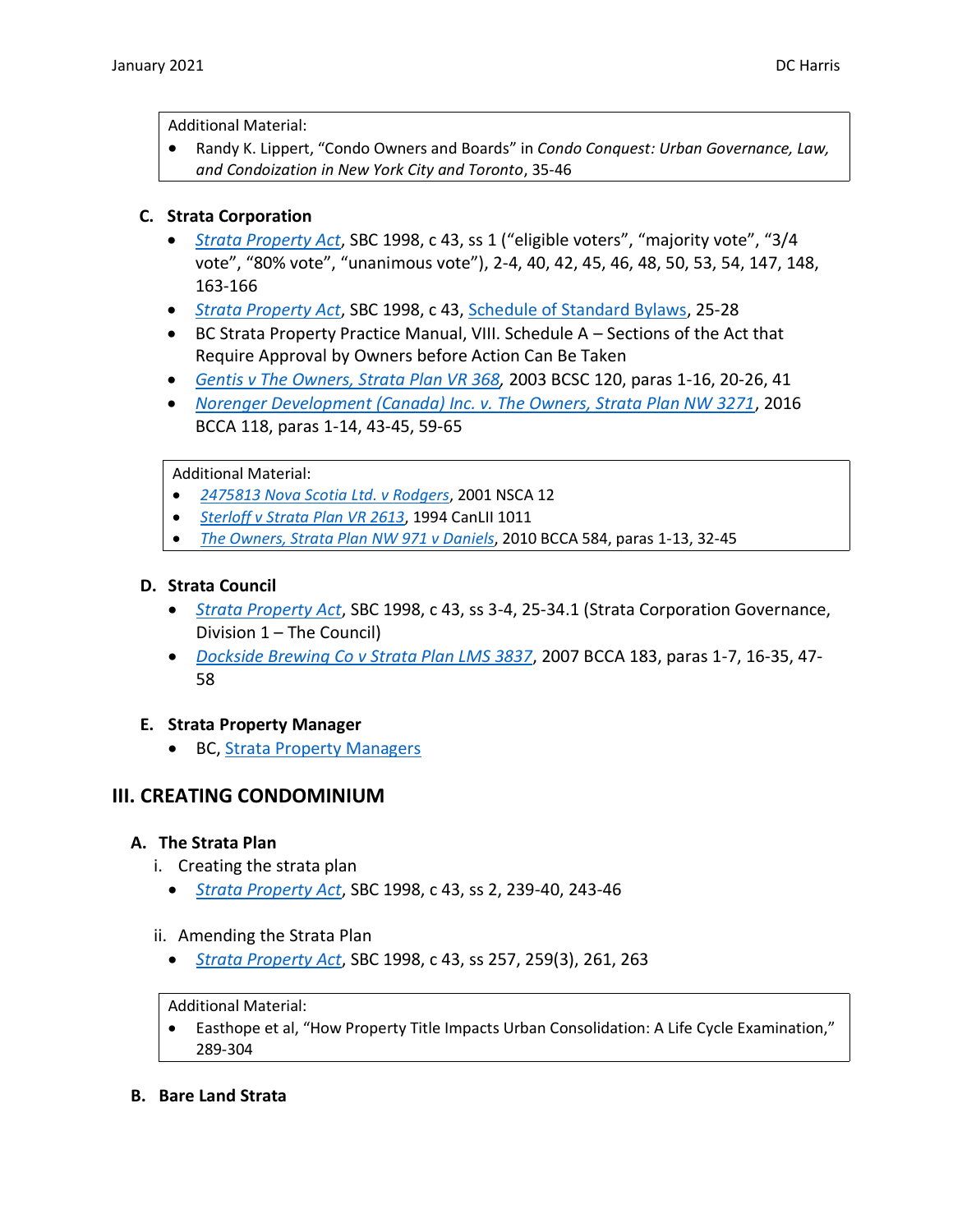- *[Strata Property Act](http://www.bclaws.ca/civix/document/id/complete/statreg/98043_00)*, SBC 1998, c 43, ss 1, 243, 244, 246
- *[Bare Land Strata Regulations](http://www.bclaws.ca/civix/document/id/complete/statreg/75_78)*, BC Reg 75/78, ss 2-3
- *[Swan Lake Recreation Resort Ltd v Kamloops \(City, Land Title Registrar\)](http://canlii.ca/t/1d2ff)*, 1999 CanLII 6678 (BC SC), paras 1-9, 22-36
- *[Tuwanek Ratepayers Association v Sechelt \(District\)](http://canlii.ca/t/gkq89)*, 2014 BCSC 2625, 1-4, 23-35

### **C. Leasehold Strata**

- *[Strata Property Act](http://www.bclaws.ca/civix/document/id/complete/statreg/98043_00)*, SBC 1998, c 43, ss 199-216 (Part 12 Leasehold Strata Plans)
- [Strata Property Regulations,](http://www.bclaws.ca/civix/document/id/complete/statreg/43_2000) BC Reg 43/2000, s 12.1

#### **D. Types and Sections**

- *[Strata Property Act](http://www.bclaws.ca/civix/document/id/complete/statreg/98043_00)*, SBC 1998, c 43, ss 91-92, 99-100, 190-198
- *[Strata Property Regulation](http://www.bclaws.ca/civix/document/id/complete/statreg/12_43_2000)*, BC Reg. 43/2000, 6.4(2), 11.1-11.3
- British Columbia Law Institute, *[Report on Complex Stratas](https://www.bcli.org/wordpress/wp-content/uploads/2017/06/2017-06-19_BCLI-SPL-Ph2-Report-on-Complex-Stratas-FINAL.pdf)*, 9-30
- Real Estate Council of British Columbia, "Strata Corporations: Types and Sections" in [RECBC Newsletter 48:5 \(March 2013\),](https://www.recbc.ca/about-us/media/newsletters/march-2013-special-report-council#strata-corporations-types-and-sections) 2-5

### **E. Air Space Parcels**

- *[Land Title Act](http://www.bclaws.ca/civix/document/id/complete/statreg/96250_00)*, RSBC 1996, c 250, ss 138-144, 169
- *[Strata Property Act](http://www.bclaws.ca/civix/document/id/complete/statreg/98043_00)*, RSBC 1998, c 43, s 240
- BC Land Title Survey Authority, [Practice Bulletin No. 01-16](https://ltsa.ca/sites/default/files/Practice%20Bulletin%2001-16.pdf) Subdivision of Air Space Parcels
- *[Owners, Strata Plan LMS 3905 v Crystal Square Parking Corp.](http://canlii.ca/t/jb62z)*, 2020 SCC 29

### **IV. DISPUTE RESOLUTION**

#### **A. Suits against the Strata Corporation**

- *[Strata Property Act](http://www.bclaws.ca/civix/document/id/complete/statreg/98043_00)*, SBC 1998, c 43, ss 163-169
- *[Civil Resolution Tribunal Act](http://www.bclaws.ca/civix/document/id/complete/statreg/12025_01)*, SBC 2012, c 25, ss 120-123
- *[Dollan v The Owners, Strata Plan BCS 1589](http://canlii.ca/t/fpssr)*, 2012 BCCA 44, 1-40

#### Additional Material:

- *[Reid v. Strata Plan LMS 2503 \(Owners\)](http://canlii.ca/t/4wmn)*, 2001 BCSC 1578
- *[Gentis v. Owners, Strata Plan VR368,](http://canlii.ca/t/5dz1)* 2003 BCSC 120
- *[Peace v The Owners, Strata Plan VIS](http://canlii.ca/t/27527)*, 2009 BCSC 1791
- *[Radcliffe v. The Owners, Strata Plan KAS1436](http://canlii.ca/t/glt06)*, 2015 BCCA 448
- *[King Day Holdings Ltd. v. The Owners](http://canlii.ca/t/jbvfc)*, Strata Plan LMS3851, 2020 BCCA 342

#### **B. Suits by the Strata Corporation**

- *[Strata Property Act](http://www.bclaws.ca/civix/document/id/complete/statreg/98043_00)*, SBC 1998, c 43, ss 170-173.1
- *[Hamilton v Ball](http://canlii.ca/t/1n988)*, 2006 BCCA 243, paras 1, 19-29
- *[The Owners Strata Plan LMS 2768 v Jordison](http://canlii.ca/t/g1shj)*, 2013 BCCA 484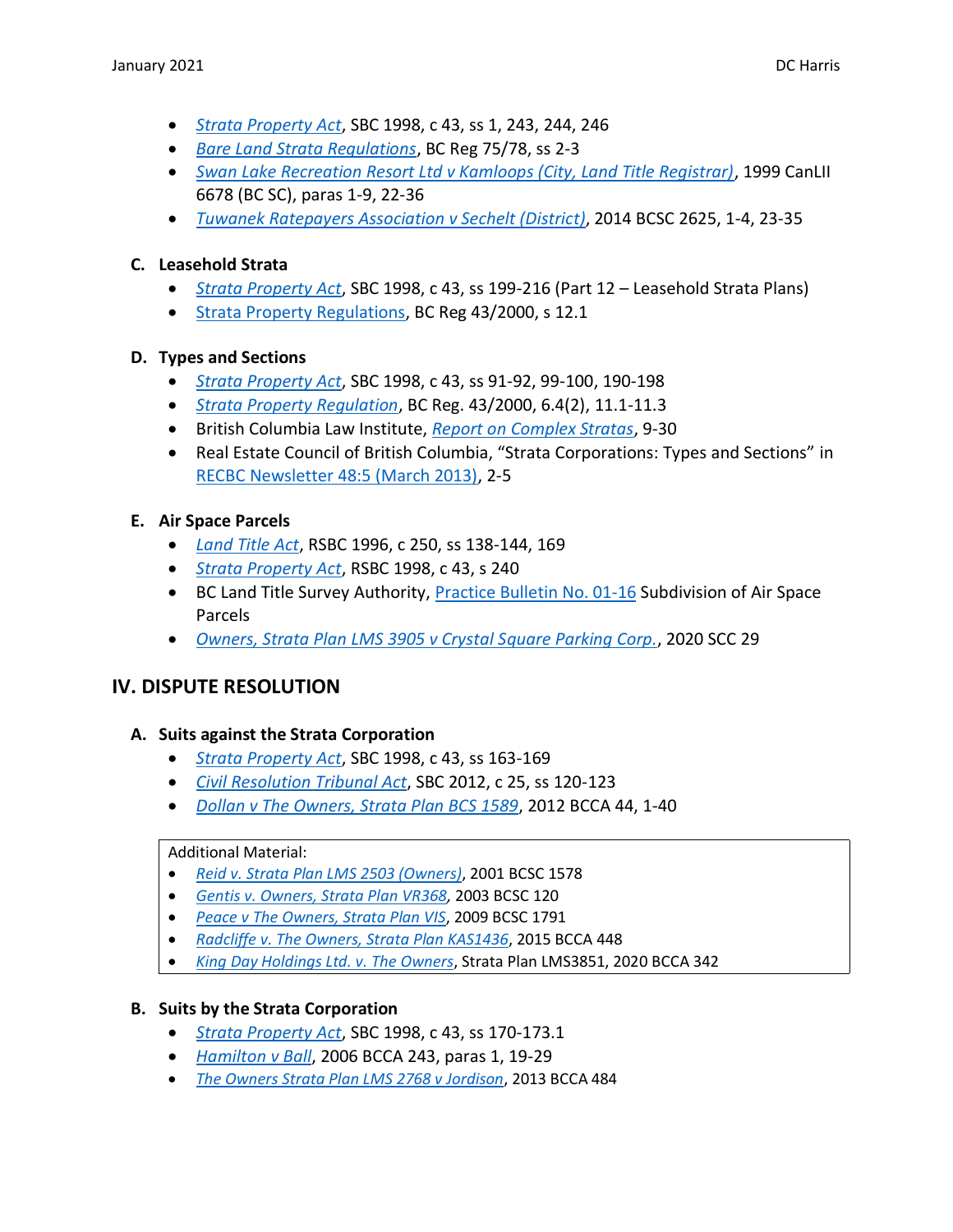• Harris, "[Anti-Social Behaviour, Expulsion from Condominium, and the Reconstruction of](https://commons.allard.ubc.ca/fac_pubs/185/)  [Ownership](https://commons.allard.ubc.ca/fac_pubs/185/)," (2016) 54:1 Osgoode Hall Law Journal 53-85.

Additional Material:

- *[Owners, Strata Plan LMS 888 v Coquitlam \(City\)](http://canlii.ca/t/58s0)*, 2003 BCSC 941
- *[Ang v Spectra Management Services Ltd](http://canlii.ca/t/5gdb)*, 2002 BCSC 1544

#### **C. The Civil Resolution Tribunal**

- *[Strata Property Act](http://www.bclaws.ca/civix/document/id/complete/statreg/98043_00)*, SBC 1998, c 43, s 189.1
- *[Civil Resolution Tribunal Act](http://www.bclaws.ca/civix/document/id/complete/statreg/12025_01)*, SBC 2012, c 25, ss 2, 4, 16.1-16.4, 17-20, 48(1), 56.7, 120-123
- *[Administrative Tribunals Act](http://www.bclaws.ca/civix/document/id/complete/statreg/04045_01)*, SBC 2004, c 45, s 58
- Salter, "Public-Centred Justice Redesign: A Case Study of the British Columbia Civil Resolution Tribunal" (2016), pp. 113-119, 123-135

Additional Material:

• *[Downing v Strata Plan VR2356](http://canlii.ca/t/j2t3n)*, 2019 BCSC 1745

#### **D. Appeals/Judicial Review**

• *[The Owners, Strata Plan BCS 435 v Wong](https://canlii.ca/t/jc4m0)*, 2020 BCSC 1972, paras 1-68

Additional Material:

- *[Dhanji v The Owners, Strata Plan LMS 2472](https://canlii.ca/t/jddjc)*, 2021 BCSC 284
- Lisa Mackie, "Judicial Appeals & Interpretations" (2019)

### **V. GOVERNING & MAINTAINING CONDOMINIUM PROPERTY**

#### **A. Transitioning from Owner-Developer Control**

- *[Strata Property Act](http://www.bclaws.ca/civix/document/id/complete/statreg/98043_00)*, SBC 1998, c 43, ss 5-24 (Part 3 The Owner Developer)
- *[Real Estate Development Marketing Act](http://www.bclaws.ca/civix/document/id/complete/statreg/04041_01)*, SBC 2004, c 41, ss 4-5
- CMHC, *[Condominium Buyer's Guide](https://www.cmhc-schl.gc.ca/en/buying/condominium-buyers-guide)*
- Lippert and Treffers, "Turnover or roll over? Property developer legal avoidance and influence on condominium governance in New York City and Toronto," 67-78

Additional Material:

• Easthope, H., and Randolph, B. 2016. "Principal-Agent Problems in Multi-Unit Developments: The Impact of Developer Actions on the On-Going Management of Strata Titled Properties." *Environment and Planning A* 48 (9): 1829–1847.

#### **B. Regulating the Use of Private Property**

i. Enacting bylaws

- *[Strata Property Act](http://www.bclaws.ca/civix/document/id/complete/statreg/98043_00)*, SBC 1998, c 43, ss 119-121, 125
- *[Strata Property Act](http://www.bclaws.ca/civix/document/id/complete/statreg/98043_00)*, SBC 1998, c 43, [Schedule of Standard Bylaws](http://www.bclaws.ca/civix/document/LOC/complete/statreg/--%20S%20--/Strata%20Property%20Act%20%5BSBC%201998%5D%20c.%2043/00_Act/98043_18.xml#ScheduleofStandardBylaws)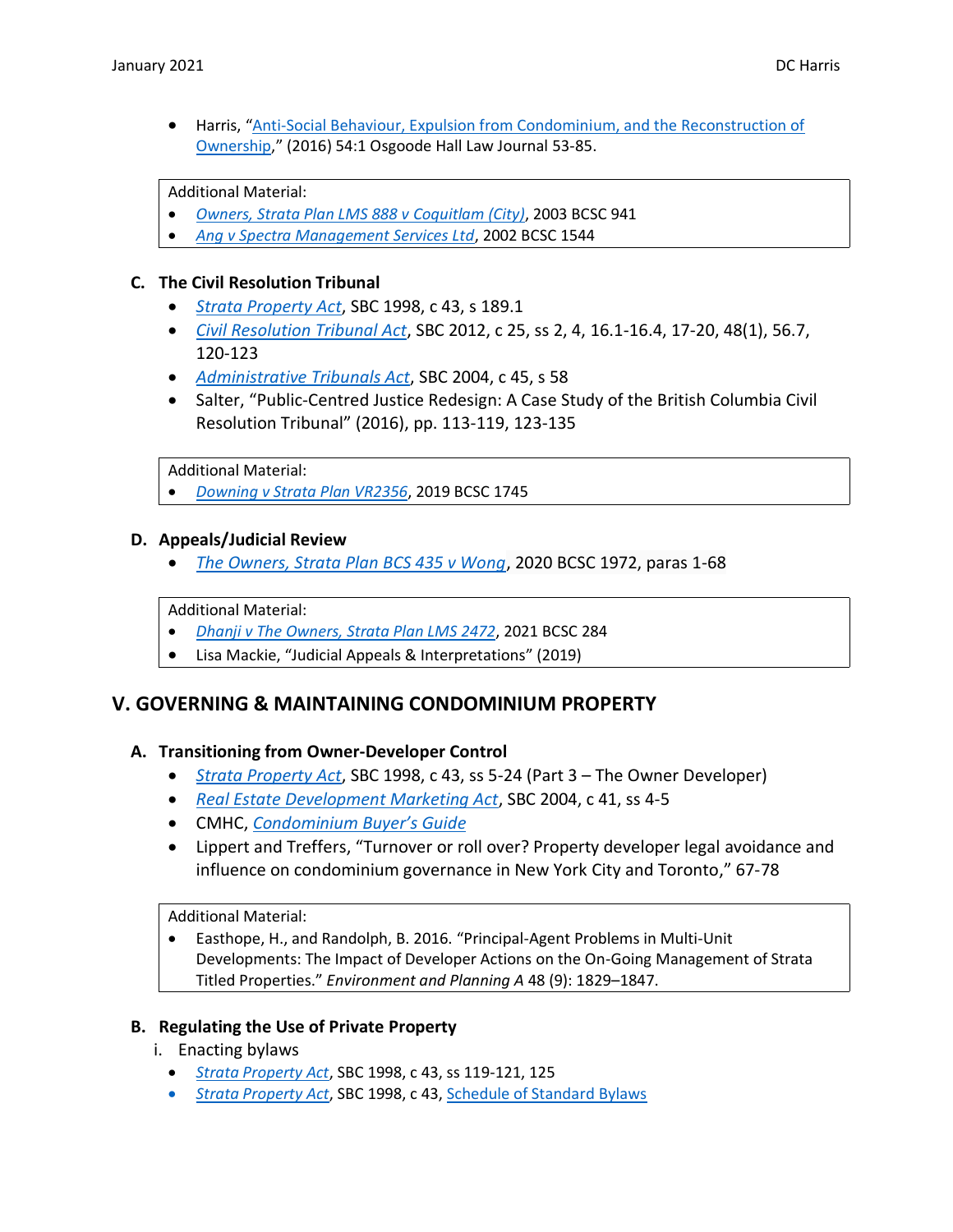• *[Kok v Strata Plan LMS 463 \(Owners\)](http://canlii.ca/t/1d2kj)*, 1999 CanLII 6382 (BC SC), paras 1-15; 25-35

#### Additional Material:

- *[The Owners, Strata Plan LMS 1590 v Yip](http://canlii.ca/t/hwj4w)*, 2018 BCSC 2185
- *[The Owners, Strata Plan VIS4686 v Craig](http://canlii.ca/t/gn23h)*, 2016 BCSC 90
- *[Strata Plan VIS4663 v Little](http://canlii.ca/t/4zcf)*, 2001 BCCA 337

#### ii. Amending Bylaws

- *[Strata Property Act](http://www.bclaws.ca/civix/document/id/complete/statreg/98043_00)*, SBC 1998, c 43, ss 120(1), 126-28, 197
- *[Omnicare Pharmacy Ltd. v The Owners, Strata Plan LMS 2854](http://canlii.ca/t/gxlct)*, 2017 BCSC 256, paras 1-8, 96- 135

#### iii. Enforcing Bylaws

- *[Strata Property Act](http://www.bclaws.ca/civix/document/id/complete/statreg/98043_00)*, SBC 1998, c 43, ss 26, 27, 115(1), 116, 129-138, 171(1), 173(1), 256(1)
- *[Strata Property Regulation](http://www.bclaws.ca/civix/document/id/complete/statreg/12_43_2000)*, BC Reg. 43/2000, s 7.1, Form F
- *[Terry v. The Owners, Strata Plan NW 309](http://canlii.ca/t/gvm9f)*, 2016 BCCA 449, paras 1-6, 26-36
- *[The Owners, Strata Plan NW 1815 v Aradi](http://canlii.ca/t/gn2qk)*, 2016 BCSC 105, paras 1-13, 24-26, 43-46, 55-70

#### Additional Material:

- *[The Owners, Strata Plan VR 19 v Collins et al.](http://canlii.ca/t/1jk9f)*, 2004 BCSC 1743
- *[Drummond v. Strata Plan NW2654](http://canlii.ca/t/1j2bm)*, 2004 BCSC 1405

#### **C. Contested Bylaws**

- i. Rental Restrictions
	- *[Strata Property Act](http://www.bclaws.ca/civix/document/id/complete/statreg/98043_00)*, SBC 1998, c 43, ss 121, 139(1), 141-44
	- *[Strata Property Regulation](http://www.bclaws.ca/civix/document/id/complete/statreg/12_43_2000)*, BC Reg. 43/2000, ss 7.1, 8.1
	- *[Mathews v The Owners, Strata Plan VR 90,](http://canlii.ca/t/gssp9) 2016 BCCA 345, paras 1-7, 26-49*
	- *[Ottawa-Carleton Standard Condominium Corporation No. 961 v Menzies](http://canlii.ca/t/gvzwx)*, 2016 ONSC 7699, 1-23, 46-60
	- Harris, "[Regulating Short-Term Accommodation within Condominium](https://commons.allard.ubc.ca/fac_pubs/471/)" (2018)

#### Additional Material:

- BC, Housing & Tenancy, "[Rental Restriction Bylaws in Stratas](http://www2.gov.bc.ca/gov/content/housing-tenancy/strata-housing/operating-a-strata/bylaws-and-rules/rental-restriction-bylaws)"
- [Strata Property Regulation,](http://www.bclaws.ca/civix/document/id/complete/statreg/43_2000) [Form J Rental Disclosure Statement](https://www.bclaws.gov.bc.ca/civix/document/id/complete/statreg/43_2000#FormJ)
- *[HighStreet Accommodations Ltd. v. The Owners, Strata Plan BCS2478](http://canlii.ca/t/hxmf5)*, 2019 BCCA 64
- *[Als v Strata Corporation NW1067](http://canlii.ca/t/4wbk)*, 2002 BCSC 134
- *[Semmler v The Owners, Strata Plan NES3039](https://canlii.ca/t/hw807)*, 2018 BCSC 2064
- *[The Owners, Strata Plan EPS2386 v Zhang](https://canlii.ca/t/j5smc)*, 2020 BCCRT 279
- *[The Owners, Strata Plan VR 812 v Yu](https://canlii.ca/t/j5bxh)*, 2019 BCSC 2340

#### ii. Restrictions on Pets and Age

- *[Strata Property Act](http://www.bclaws.ca/civix/document/id/complete/statreg/98043_00)*, SBC 1998, c 43, ss 121, 123, [Schedule of Standard Bylaws,](http://www.bclaws.ca/civix/document/LOC/complete/statreg/--%20S%20--/Strata%20Property%20Act%20%5BSBC%201998%5D%20c.%2043/00_Act/98043_18.xml#ScheduleofStandardBylaws) 3(3) & (4)
- *[Human Rights Code](http://www.bclaws.ca/civix/document/id/complete/statreg/96210_01)*, RSBC 1996, c 210, ss 9, 10, 41(2)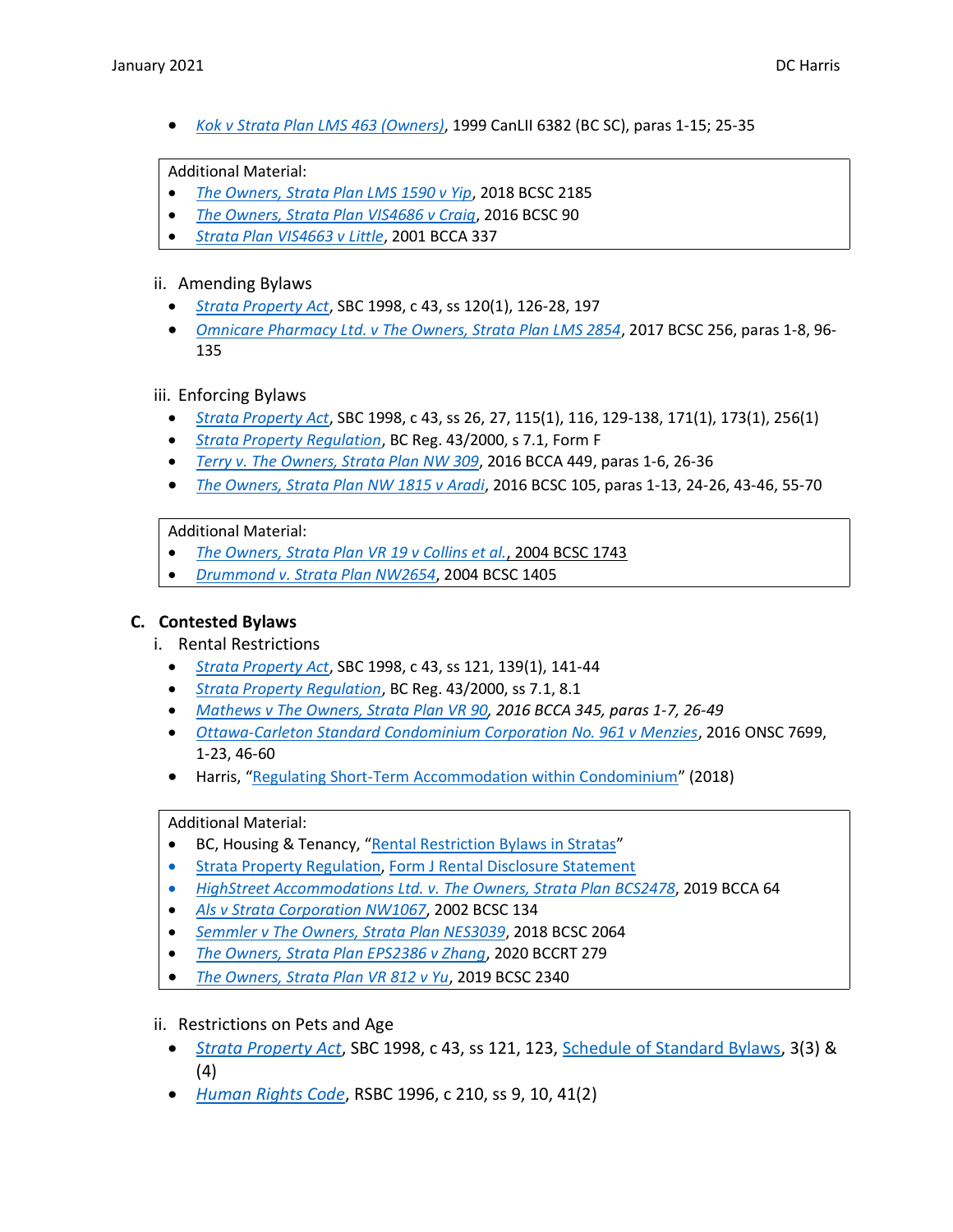Additional Material:

- *[The Owners, Strata Plan NW498 v Pederson](http://canlii.ca/t/54jk)*, 1999 BCCA 224
- *[Owners, Strata Plan NW 499 v. Louis](http://canlii.ca/t/24s2j)*, 2008 BCCA 319

#### **D. Common Property**

- i. Managing Common Property
	- *[Strata Property Act](http://www.bclaws.ca/civix/document/id/complete/statreg/98043_00)*, SBC 1998, c 43, ss 1, 3, 66-69, 71-72, 99-100, 108, 125, [Schedule](http://www.bclaws.ca/civix/document/LOC/complete/statreg/--%20S%20--/Strata%20Property%20Act%20%5BSBC%201998%5D%20c.%2043/00_Act/98043_18.xml#ScheduleofStandardBylaws)  [of Standard Bylaws,](http://www.bclaws.ca/civix/document/LOC/complete/statreg/--%20S%20--/Strata%20Property%20Act%20%5BSBC%201998%5D%20c.%2043/00_Act/98043_18.xml#ScheduleofStandardBylaws) ss 2, 8
	- *[Foley v The Owners, Strata Plan VR 387](http://canlii.ca/t/g83sc)*, 2014 BCSC 1333
	- Lippert, "Ups and Downs of Urban Governance: High-Rise Condo Elevators" in *Condo Conquest*, 188-209

#### ii. Limited Common Property

• *[Strata Property Act](http://www.bclaws.ca/civix/document/id/complete/statreg/98043_00)*, SBC 1998, c 43, ss 1 "limited common property", 73-77, 257

#### Additional Material:

• *[Moure v The Owners, Strata Plan NW2099](http://canlii.ca/t/5692)*, 2003 BCSC 1364, paras 20-21

#### **E. Responsibility for Repairs**

- *[Strata Property Act](http://www.bclaws.ca/civix/document/id/complete/statreg/98043_00)*, SBC 1998, c 43, ss 72, 99, 100, 108, 165, 173(2), [Schedule of](http://www.bclaws.ca/civix/document/LOC/complete/statreg/--%20S%20--/Strata%20Property%20Act%20%5BSBC%201998%5D%20c.%2043/00_Act/98043_18.xml#ScheduleofStandardBylaws)  [Standard Bylaws,](http://www.bclaws.ca/civix/document/LOC/complete/statreg/--%20S%20--/Strata%20Property%20Act%20%5BSBC%201998%5D%20c.%2043/00_Act/98043_18.xml#ScheduleofStandardBylaws) ss 2, 5, 6 & 8
- *[Strata Property Regulation](http://www.bclaws.ca/civix/document/id/complete/statreg/12_43_2000)*, BC Reg. 43/2000, ss 6.4, 6.5
- *[Tadeson v. Owners, Strata Plan NW 2644](http://canlii.ca/t/1d2x0)*, 1999 CanLII 6999 (BCSC)

#### Additional Material:

- *Royal Bank of Canada v. Holden,* 1996 CanLII 3440
- *[John Campbell Law Corp v Owners, Strata Plan 1350](http://canlii.ca/t/5884)*, 2001 BCSC 1342
- *[The Owners of Strata Plan NWS 254 v Hall](https://canlii.ca/t/gwhmd)*, 2016 BCSC 2363
- *[Owners, Strata Plan LMS 1537 v Alvarez](http://canlii.ca/t/57p4)*, 2003 BCSC 1085
- *[Strata Plan LMS 2446 v Morrison](https://canlii.ca/t/ghj52)*, 2011 BCPC 519
- *The Owners, Strata Plan VIS114 v John Doe*, 2015 BCSC 13
- *[Santos v. The Owners, Strata Plan LMS 1509](http://canlii.ca/t/gtwcl)*, 2016 BCSC 1775

#### **F. Insurance**

• British Columbia Law Institute, *[Report on Insurance Issues for Stratas](https://www.bcli.org/publication/report-on-insurance-issues-for-stratas)*, 27-52

#### **G. Condominium Property and Human Rights**

- i. The *Charter of Rights and Freedoms*
	- *[Strata Plan NW 499 v Kirk](http://canlii.ca/t/gkvlk)*, 2015 BCSC 1487, paras 1-29, 143-166
	- *[The Owners, Strata Plan NW 499 v Louis](http://canlii.ca/t/gvxrd)*, 2016 BCCA 494, paras 20-35